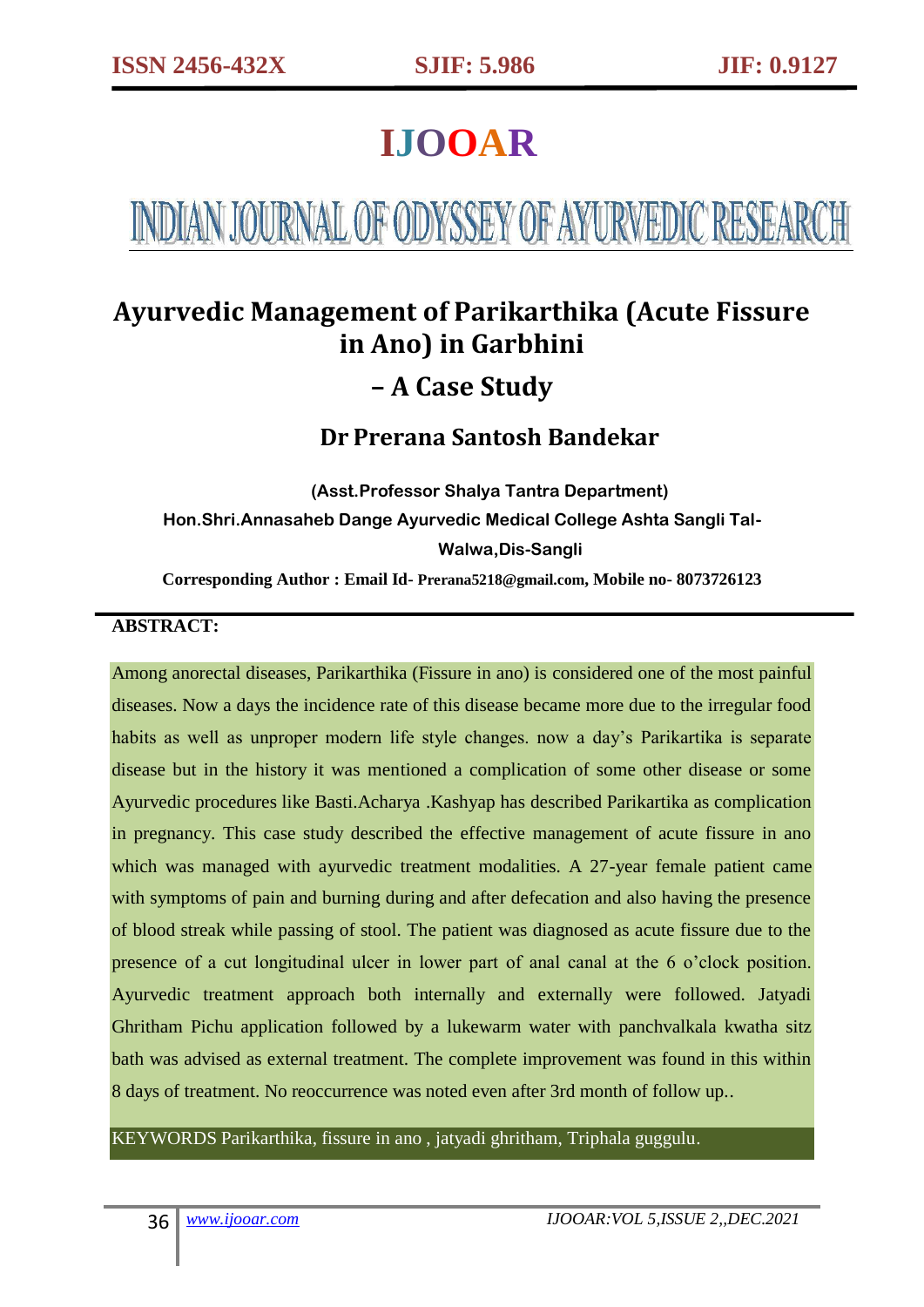#### **INTRODUCTION:**

In Ayurvedicsamhita this Parikartika is described in different place. In charakSamhita it describe as complication of VirechanaVyapad (therapeutic purgation) 1. In Susruta Samhita it describe as Bastivhyapad 2. Kashyapa Samhita mention it's as Garbhini Vyapad (Disease occurs in Pregnancy) 3. Fissure-in-ano has become most common and painful condition in ano-rectal disease. It is commonly seen in young age peoples and pregnant women. It is a very painful because of injury to somatic nerve supply to the anal region. In modern science treatments includes analgesics, antibiotics, laxatives and ointment and anal dilatation, sphincterotomy, fissurectomy. Surgeries of Fissurein-ano are expensive and require long stay in hospital. All these procedures having its own complications. In Ayurveda there are so many preparations and best surgery procedure also. The condition fissure-in-ano, commonly encountered in ano-rectal practice has similar location, pathology and clinical features of parikartika like anal pain, burning sensation at anal, constipation, stools streaked with blood  $etc<sup>4</sup>$ .

#### **CASE REPORT**

A27year female patient,Primigravida, 12 weeks of gestation came to us on 28/10/2021 with chief complaint of-

- A. Gudapradeshikartanvatvedana (Excruciating pain)
- B. Gudapradeshidaha (burning sensation at anal region)
- C. Malavashtmbha (Constipation)
- D. Saraktamalapravrutti (Stools streaked with blood)
	- $\checkmark$  Patient had above complaints since last 15 days

#### **PERSONAL HISTORY**

 $\checkmark$  Her Rajovruttanta was regular, menarche attained at 15 years of age and her married life of 2 years and she is not known case of thyroid dysfunction, diabetes mellitus.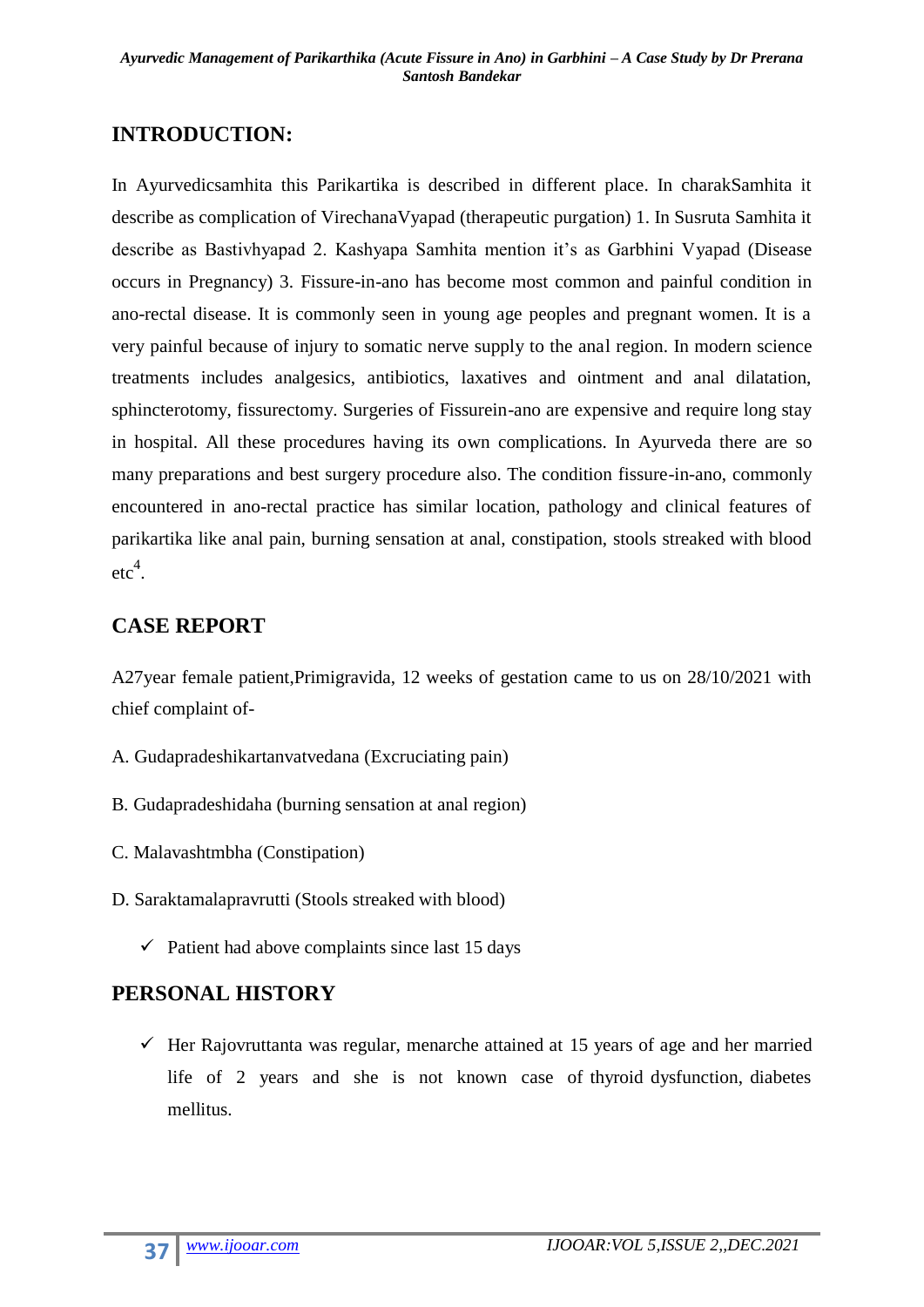$\checkmark$  Dietary habits (Ahara) revealed quantitatively less intake of meals along with non vegetarian diet. She had history of irregular bowel habits (once in 2 days) since 15 days and no history of day sleep.

#### **Dashavidha Pareeksha**

▪Prakruti :Vata-Kapha ▪Vikruti : Hetu -Akalabhojana, Asatmyabhojana, Dauhruda. ▪Dosha : Vatapradhanatridosha ▪Dushya : Rasa ▪Desha : Sadharana ▪Bala : Madhyama

#### **Ashta Sthana Pareeksha**

▪Nadi -78/min ▪Mootra -Prakrut. ▪Mala -once in 2 days, irregular(Malavshtambha) ▪Jivha -Saam ▪Shabda -Prakruta ▪Sparsha -Prakruta (Anushnasheeta) ▪Druk -Prakruta ▪Akruti -Madhyama

# **LOCAL EXAMINATION**

**Inspection:** Active bleeding was seen as the anal canal visualized

A longitudinal tear extending from anal verge was seen at 6 o clock position

**Digital rectal eaxamination:** was not done as patient had severe pain due to sphincteric spasm

**Diagnosis-** Acute fissure in ano( Parikarthika)

#### **Investigations**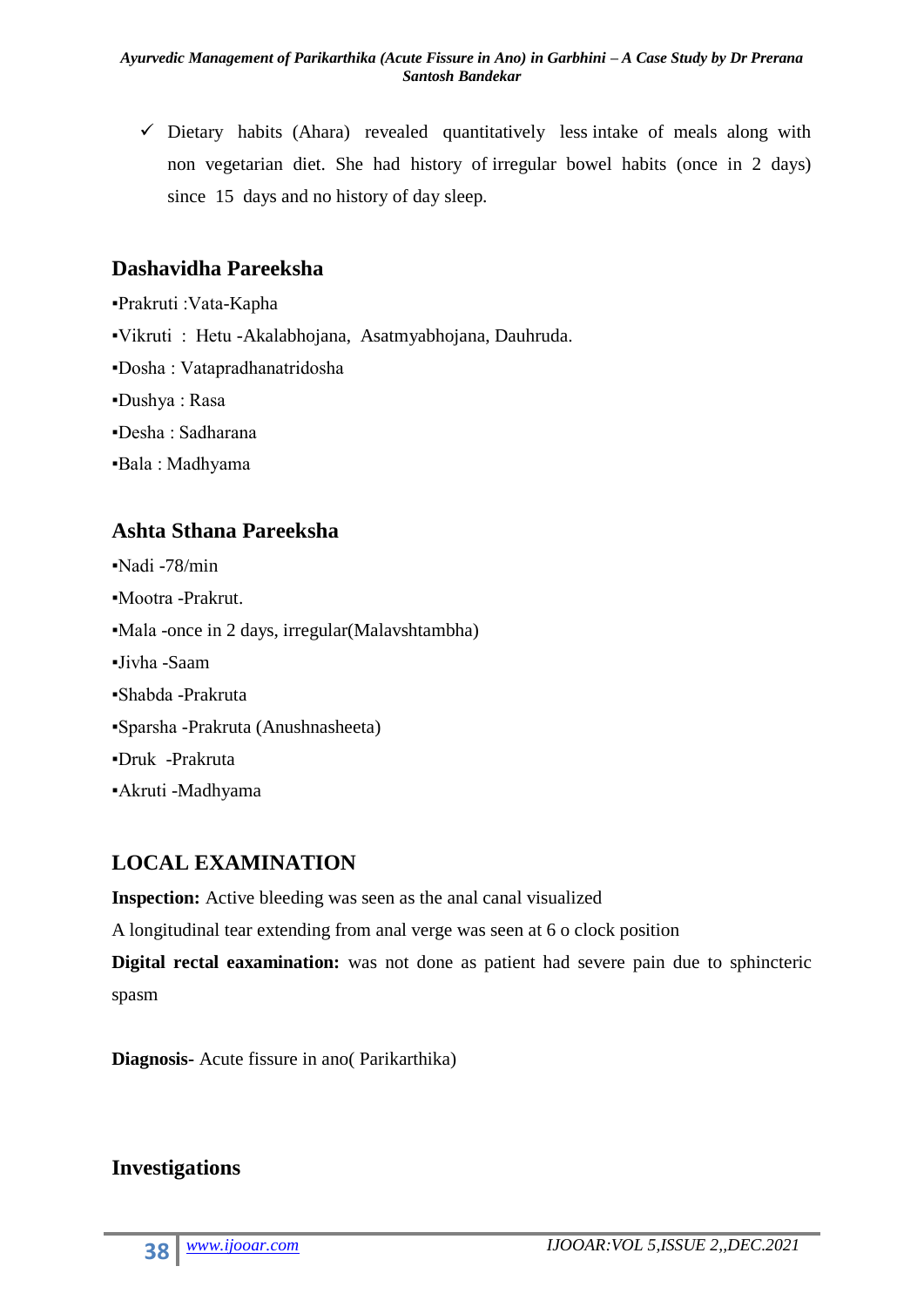# **On 12/10/2021**

 $-Hb -11$  gm% ▪Blood group -B positive ▪BT -2 minutes 35 seconds ▪CT -4 minutes 30 seconds  $-RBS -92$  mg/dl ▪HIV -Negative ▪HBsAG -Negative ▪VDRL -Non reactive ▪Urine routine and microscopic examination report-normal

# **USG report**

▪Single gestational sac in with an embryo with CRL of 50mm which corresponds to 12weeks, of gestational age.

# **MATERIAL AND METHOD**

Center of study: Hon. Annasaheb Dange Ayurved college Post gradute and Research center ,Ashta, Sangli, simple Random Single Case Study.

# **MATERIAL**

|  | Table 1: Internal and External application medicine in case study. |
|--|--------------------------------------------------------------------|
|--|--------------------------------------------------------------------|

| Sr. No | <b>Dravya</b>               | <b>Dose</b> | <b>Duration</b>  | Anupana                  |
|--------|-----------------------------|-------------|------------------|--------------------------|
|        | Triphala                    | 250mg       | 1 tid after food | Koshnajala               |
|        | guggulu <sup>5</sup>        |             |                  |                          |
|        | Jatyadi Ghrita <sup>6</sup> |             | Twice in day     | For local<br>application |

#### **(Source:Primary Data)**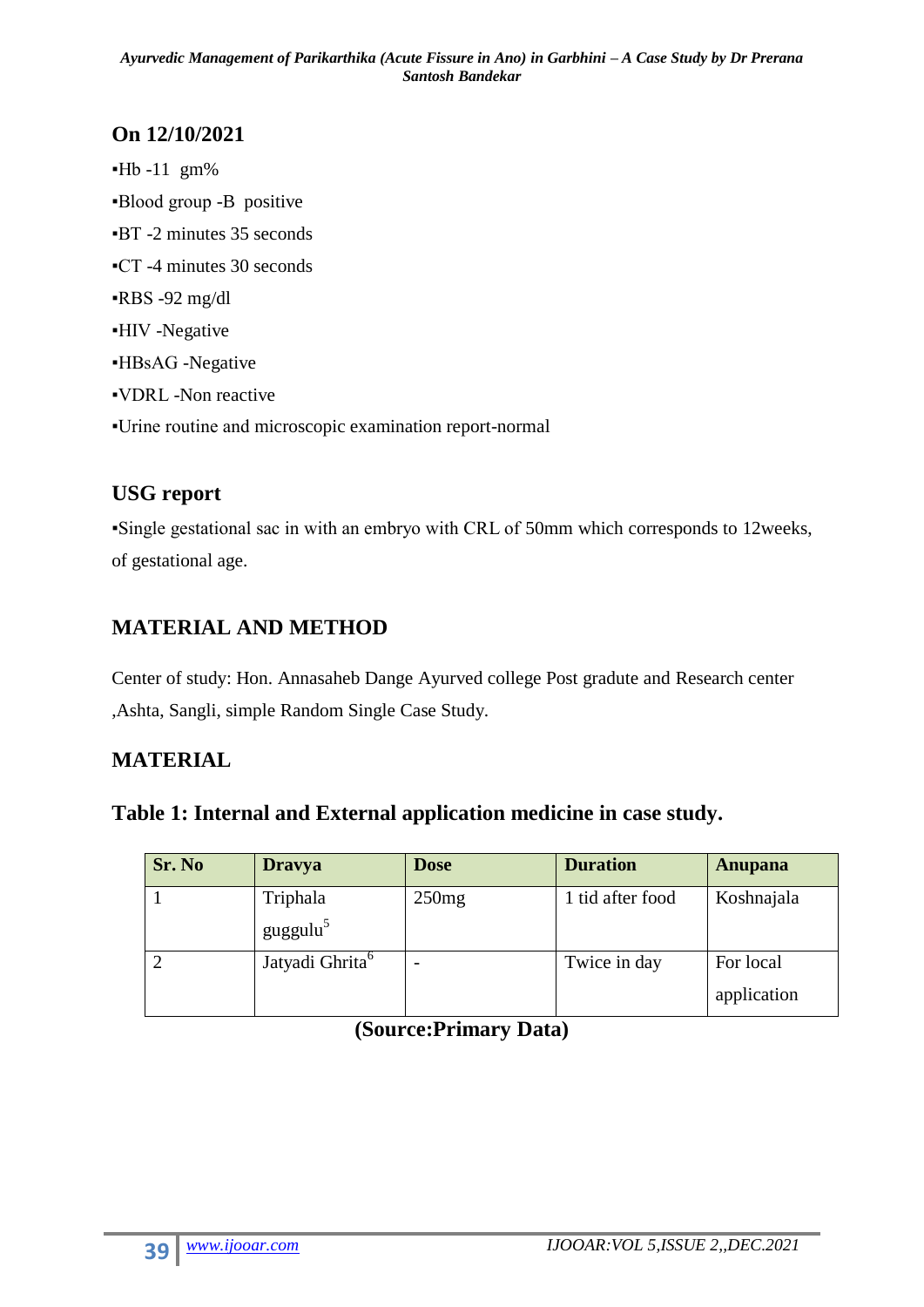#### **Table 2: Awgaha procedure in case study**

| Awagaha             | <b>Duration</b> |
|---------------------|-----------------|
| Panchvalkala kwatha | Twice in days   |

# **(Source:Primary Data)**

#### **Table 3:Pathya**

| Nidan Parivarjanam- Avoid spicy, oily food |
|--------------------------------------------|
| Increased liquid intake, Drink more water  |
| Lajamanda                                  |
| Mudgayusha                                 |
| Milk                                       |

# **(Source:Primary Data)**

#### **Table 4: Showing Regression of symptoms during treatment**

| Sr             | <b>Symptoms</b>      | $1st$ day | 2 <sup>nd</sup> | 3 <sup>rd</sup> | $4th$ day | $5th$ day | $6th$ day      | 7 <sup>th</sup> | $8th$ day      |
|----------------|----------------------|-----------|-----------------|-----------------|-----------|-----------|----------------|-----------------|----------------|
| no             |                      |           | day             | day             |           |           |                | day             |                |
| 1              | pain                 | $+++$     | $+++$           | $++$            | $++$      | $+$       | $+$            | $\theta$        | $\overline{0}$ |
| $\overline{2}$ | Sphincter spasm      | $+++$     | $++$            | $++$            | $+$       | $+$       | $\mathbf{0}$   | $\Omega$        | $\overline{0}$ |
| 3              | Burning sensation    | $+++$     | $+++$           | $++$            | $++$      | $+$       | $+$            | $\overline{0}$  | $\overline{0}$ |
| $\overline{4}$ | constipation         | $+++$     | $++$            | $++$            | $^{+}$    | $+$       | $\overline{0}$ | $\overline{0}$  | $\overline{0}$ |
| 5              | Stools streaked with | $+++$     | $++$            | $++$            | $+$       | $+$       | $\overline{0}$ | $\theta$        | $\overline{0}$ |
|                | blood                |           |                 |                 |           |           |                |                 |                |

# **(Source:Primary Data)**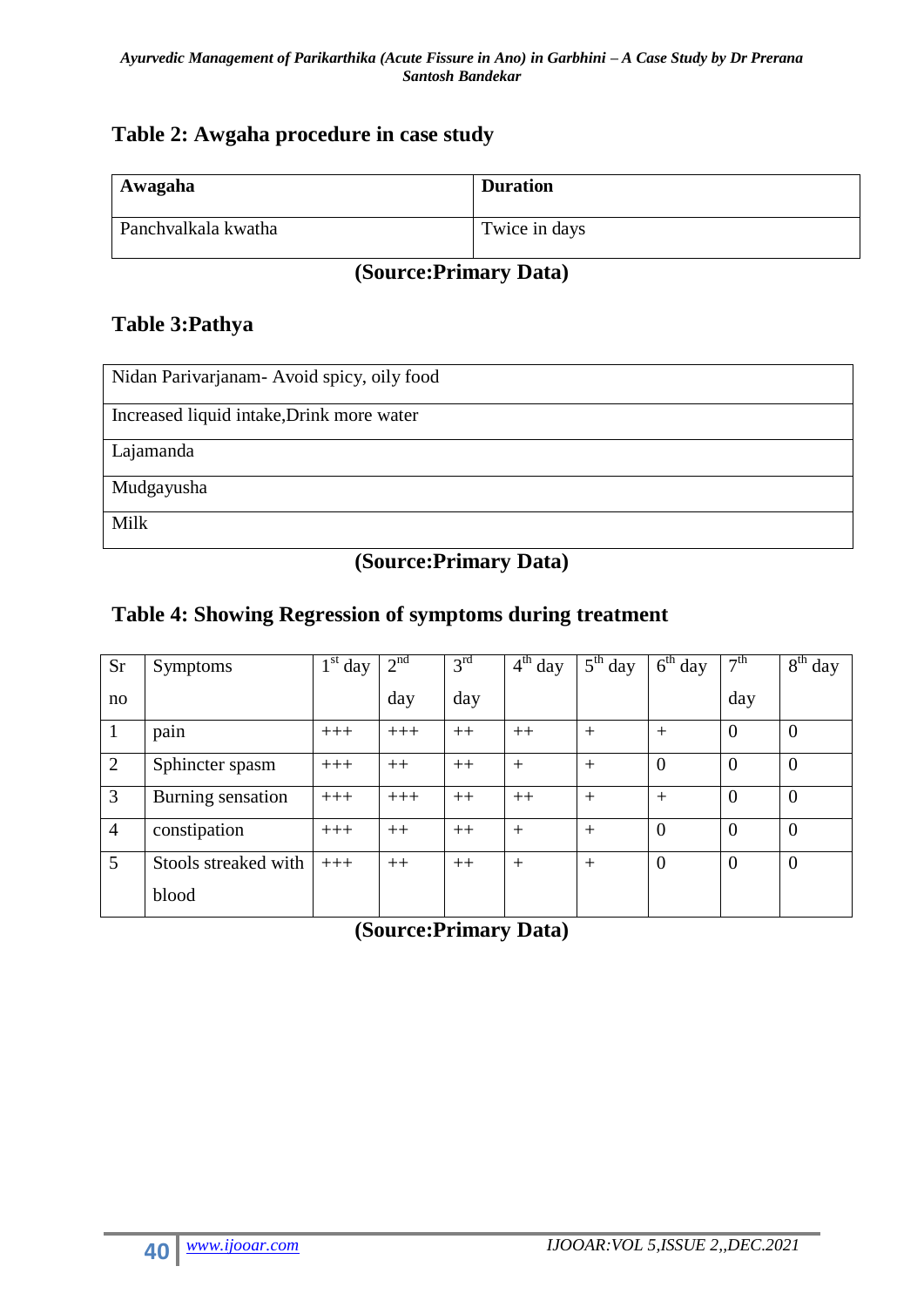# **DISCUSSION:**

- $\checkmark$  Patient got relieved of the symptoms and improved with Jatyadi Ghrita Pichu.
- $\checkmark$  Probable mode of action of Dravyas as below it is.

| Dravya               | Mode of action                             |
|----------------------|--------------------------------------------|
| Triphala Guggulu     | Shothgha, malasarak, Tridoshnashk, Prevent |
|                      | constipation, help for heeling fissure.    |
| Jatyadi ghrita pichu | Vranaropak, Vatshamak, Lubrication         |
| Awagahan             | Shotaghan, Vatashamak, Heeling             |
|                      | activity                                   |

#### **Table 5: Mode of action of Dravyas**

- $\checkmark$  In this case Pregnancy is the root of cause along with the diet and unhealthy lifestyle factor.
- $\checkmark$  The removal of these causes along with proper ayurvedic treatment and consultation regarding diet and lifestyle has given excellent result.

# **CONCLUSION**

All said that Ayurved has slow result, but if we give proper treatment in specific condition than Ayurved show magical result. This case is one of best example of Magic of Ayurveda.

# **REFERENCES**

- 1. *Kashinath shastri, Gorakhnath chaturvedi (1996) Charak Samhita 23rd edn.,* Uttarardha, siddhi-stan, Adhaya no. 6, shloka no. 61-62, Chukhambha vishbahrati publication,Varanasi, pp. 1027.
- 2. Kavi raja ambika dasshastri (1997) Sushrut Samhita 11th edn., Chikitsa stan, Adhaya no-34, Shloka no.16, Varanasi, : Chukhambha sanskruta sanstahan publication, Varanasi, pp.151.